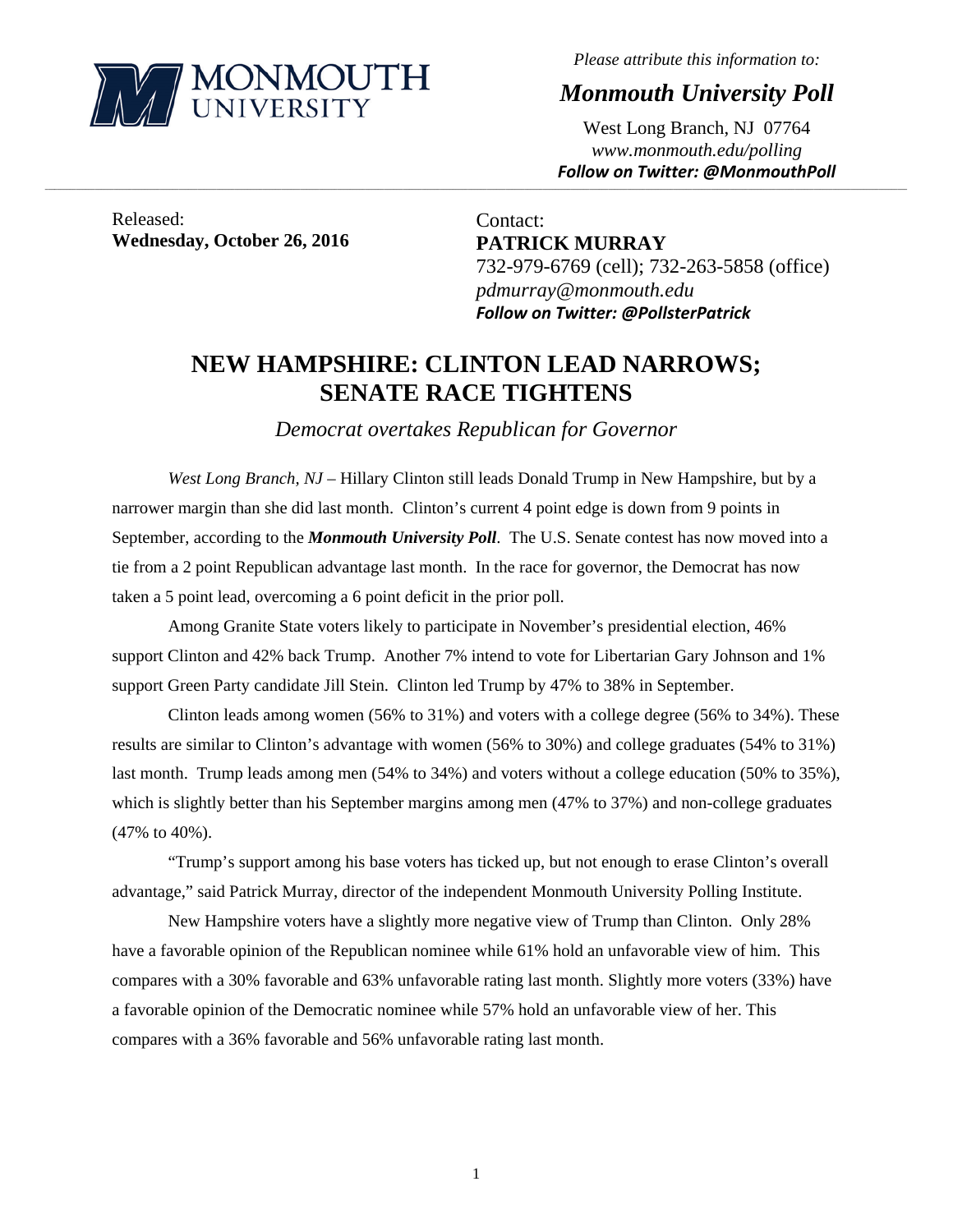Turning to the state's U.S. Senate race, incumbent Kelly Ayotte and current governor Maggie Hassan are tied at 46% to 46%. One month ago, Ayotte had a small 47% to 45% lead over Hassan. Libertarian Brian Chabot earns 5% of the vote.

 The top of the ticket is having an impact on the Senate race, particularly for the Republican candidate. Nearly 3-in-10 voters (29%) say Ayotte has been too supportive of Trump and 24% say she has not been supportive enough. Far fewer voters express similar concerns about Hassan's support of Clinton, with 21% saying the Democrat has been too supportive of her party's presidential nominee and only 5% saying she has not been supportive enough.

Voter opinion of both major party nominees has worsened in the heat of the campaign. Overall, 40% of voters have a favorable opinion of Ayotte and 35% have an unfavorable view, compared with a 48% favorable and 32% unfavorable rating last month. Likewise, 40% of voters have a favorable opinion of Hassan and 35% have an unfavorable view, compared with a 47% favorable and 27% unfavorable rating last month.

"This campaign has taken a toll on two politicians who started out as largely popular among their constituents," said Murray.

The Monmouth University Poll also finds that Democrats have improved their chances of holding onto control of the Granite State governorship. Executive Councilor Colin Van Ostern now has a 48% to 43% lead over fellow councilor Chris Sununu. Sununu, who is the son of a former Republican governor, actually held a 49% to 43% lead in this race just one month ago. Another 4% of New Hampshire voters say they will vote for Libertarian Max Abramson.

The *Monmouth University Poll* was conducted by telephone from October 22 to 25, 2016 with 401 New Hampshire residents likely to vote in the November election. This sample has a margin of error of + 4.9 percent. The poll was conducted by the Monmouth University Polling Institute in West Long Branch, NJ.

#### **QUESTIONS AND RESULTS**

(\* Some columns may not add to 100% due to rounding.)

1/2. If the election for President was today, would you vote for Donald Trump the Republican, Hillary Clinton the Democrat, Gary Johnson the Libertarian, or Jill Stein of the Green Party? [*IF UNDECIDED:* If you had to vote for one of the following candidates at this moment, who do you lean toward – Donald Trump or Hillary Clinton?] [*NAMES WERE ROTATED*]

|                        | October | September |
|------------------------|---------|-----------|
| (with leaners)         | 2016    | 2016      |
| Donald Trump           | 42%     | 38%       |
| <b>Hillary Clinton</b> | 46%     | 47%       |
| <b>Gary Johnson</b>    | 7%      | 10%       |
| Jill Stein             | 1%      | 1%        |
| (VOL) Other candidate  | 1%      | $1\%$     |
| (VOL) Undecided        | 4%      | 3%        |
| (n)                    | (401)   | (400)     |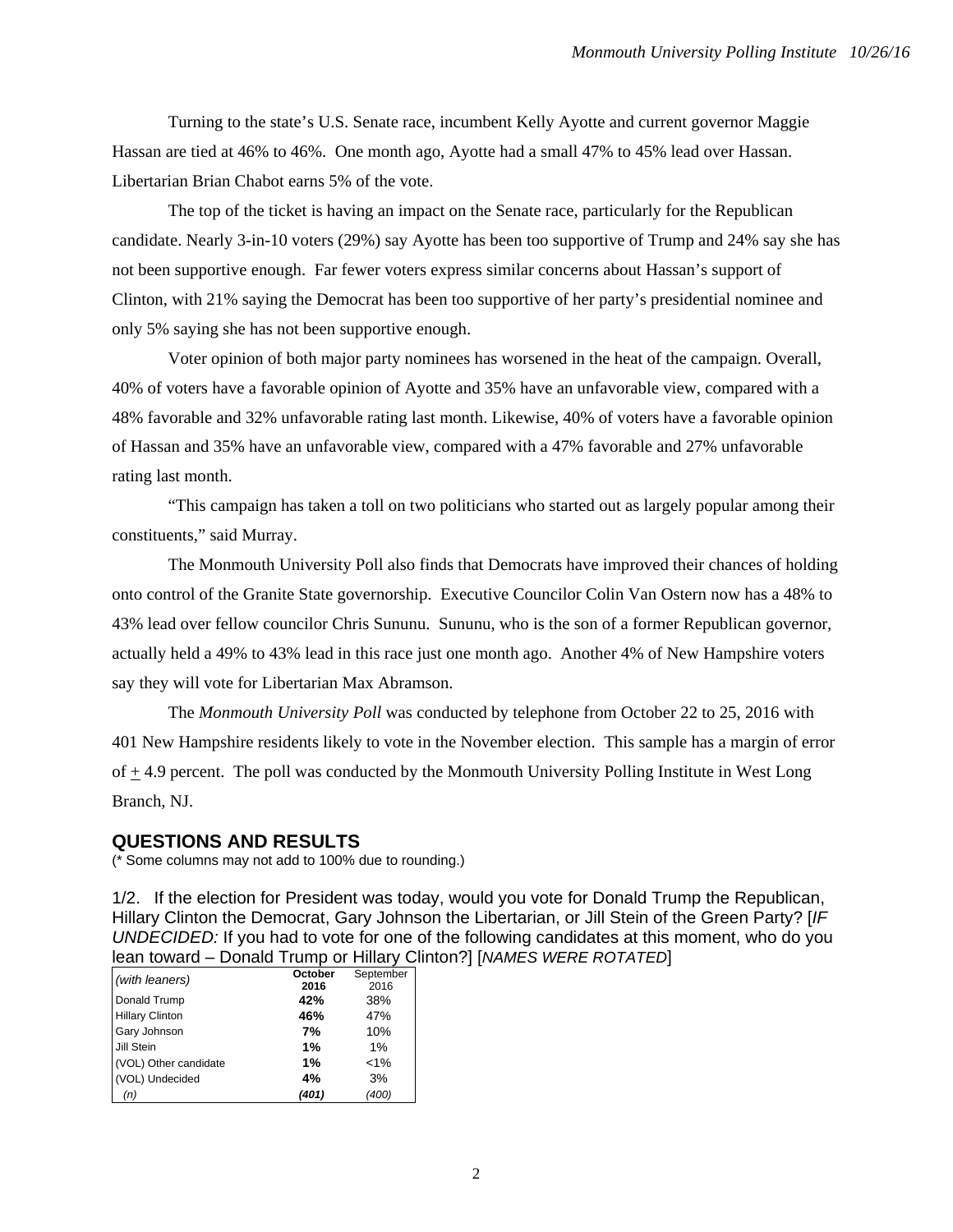3. If the election for U.S. Senate was today, would you vote for Kelly Ayotte the Republican, Maggie Hassan the Democrat, or Brian Chabot the Libertarian? [*IF UNDECIDED:*  If you had to vote for one of the following candidates at this moment, who do you lean toward – Kelly Ayotte or Maggie Hassan?] [*NAMES WERE ROTATED*]

|                       | ັບ      | . .       |
|-----------------------|---------|-----------|
| (with leaners)        | October | September |
|                       | 2016    | 2016      |
| <b>Kelly Ayotte</b>   | 46%     | 47%       |
| Maggie Hassan         | 46%     | 45%       |
| <b>Brian Chabot</b>   | 5%      | 2%        |
| (VOL) Other candidate | 1%      | $< 1\%$   |
| (VOL) Undecided       | 2%      | 5%        |
| (n)                   | (401)   | (400)     |

4. If the election for governor was today, would you vote for Chris Sununu the Republican, Colin Van Ostern the Democrat, or Max Abramson the Libertarian? [*IF UNDECIDED:* If you had to vote for one of the following candidates at this moment, who do you lean toward – Chris Sununu or Colin Van Ostern?] [*NAMES WERE ROTATED*]

| (with leaners)        | October | September |
|-----------------------|---------|-----------|
|                       | 2016    | 2016      |
| <b>Chris Sununu</b>   | 43%     | 49%       |
| Colin Van Ostern      | 48%     | 43%       |
| Max Abramson          | 4%      | 1%        |
| (VOL) Other candidate | 1%>     | $< 1\%$   |
| (VOL) Undecided       | 5%      | 7%        |
| (n)                   | (401)   | (400)     |

Regardless of who you may support…

[*QUESTIONS 5 & 6 WERE ROTATED*]

5. Is your general impression of Donald Trump favorable or unfavorable, or do you have no opinion of him?

|                  | October | September |
|------------------|---------|-----------|
|                  | 2016    | 2016      |
| <b>Favorable</b> | 28%     | 30%       |
| Unfavorable      | 61%     | 63%       |
| No opinion       | 11%     | 7%        |
| (n)              | (401)   | (400)     |

6. Is your general impression of Hillary Clinton favorable or unfavorable, or do you have no opinion of her?

|             | October | September |
|-------------|---------|-----------|
|             | 2016    | 2016      |
| Favorable   | 33%     | 36%       |
| Unfavorable | 57%     | 56%       |
| No opinion  | 10%     | 8%        |
| (n)         | (401)   | (400)     |

## [*QUESTIONS 7 & 8 WERE ROTATED*]

7. Is your general impression of Kelly Ayotte favorable or unfavorable, or do you have no opinion of her?

|             | October | September |
|-------------|---------|-----------|
|             | 2016    | 2016      |
| Favorable   | 40%     | 48%       |
| Unfavorable | 35%     | 32%       |
| No opinion  | 24%     | 20%       |
| (n)         | (401)   | (400)     |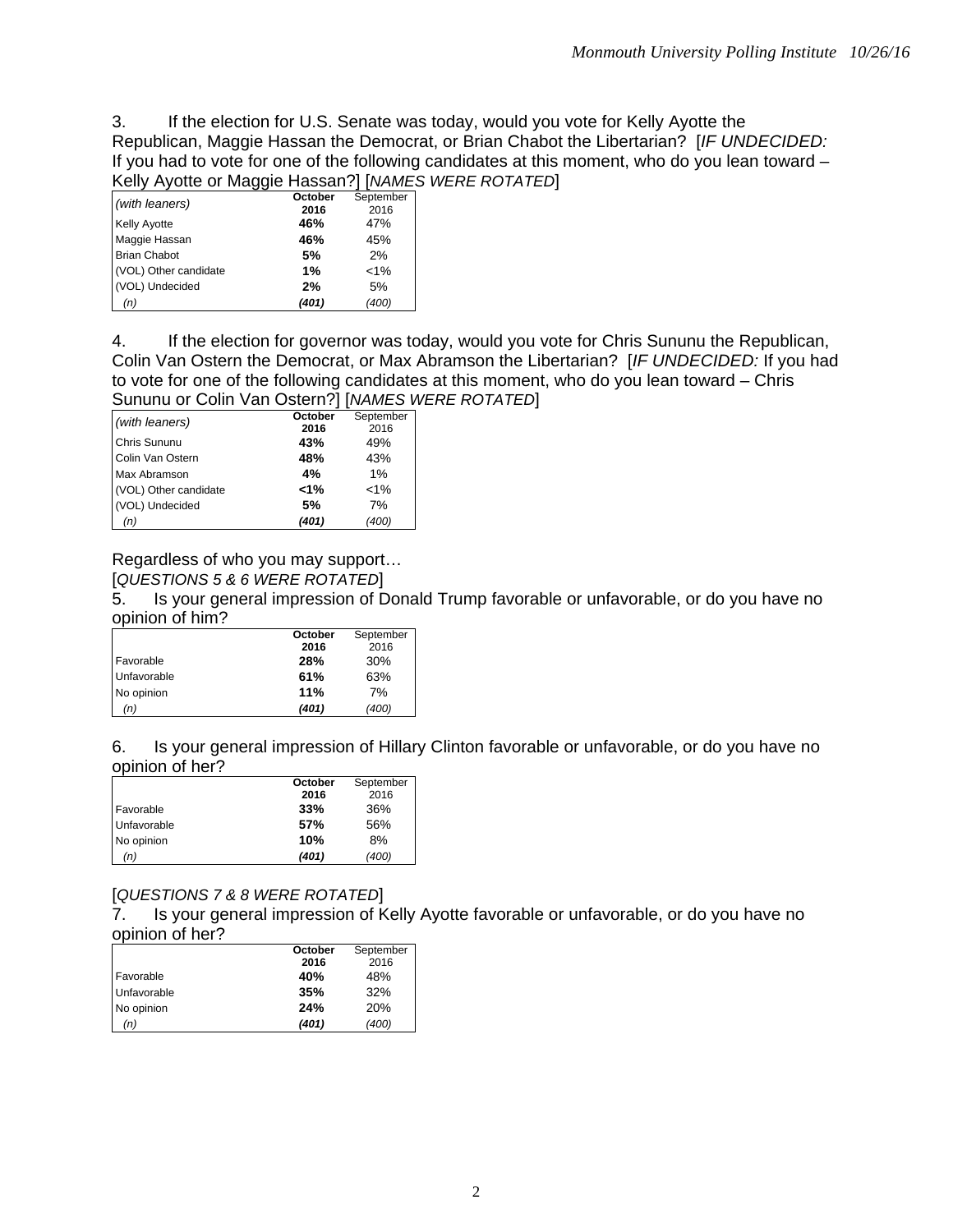8. Is your general impression of Maggie Hassan favorable or unfavorable, or do you have no opinion of her?

|             | October | September |
|-------------|---------|-----------|
|             | 2016    | 2016      |
| Favorable   | 40%     | 47%       |
| Unfavorable | 35%     | 27%       |
| No opinion  | 25%     | 26%       |
| (n)         | (401)   | (400)     |

#### [*QUESTIONS 9 & 10 WERE ROTATED*]

9. Has Kelly Ayotte been too supportive of Donald Trump, not supportive enough, or has she given the right amount of support to Trump?

|                         | October |
|-------------------------|---------|
|                         | 2016    |
| Too supportive          | 29%     |
| Not supportive enough   | 24%     |
| Right amount of support | 28%     |
| (VOL) Don't know        | 19%     |
| (n)                     | (401)   |

10. Has Maggie Hassan been too supportive of Hillary Clinton, not supportive enough, or has she given the right amount of support to Clinton?

|                         | October |
|-------------------------|---------|
|                         | 2016    |
| Too supportive          | 21%     |
| Not supportive enough   | 5%      |
| Right amount of support | 48%     |
| (VOL) Don't know        | 27%     |
| (n)                     | (401)   |

#### **METHODOLOGY**

The *Monmouth University Poll* was sponsored and conducted by the Monmouth University Polling Institute from October 22 to 25, 2016 with a random sample of 401 likely New Hampshire voters. Interviews were conducted by a live caller in English, including 351 drawn from a list of registered voters (201 landline / 150 cell phone) and a random digit dial supplement of 50 cell phone interviews. Monmouth is responsible for all aspects of the survey design, data weighting and analysis. The final sample is weighted for age, gender, race and partisanship based on voter list and U.S. Census information. Data collection support provided by Braun Research (field), Aristotle (voter list sample), and SSI (RDD sample). For results based on this sample, one can say with 95% confidence that the error attributable to sampling has a maximum margin of plus or minus 4.9 percentage points (unadjusted for sample design). Sampling error can be larger for sub-groups (see table below). In addition to sampling error, one should bear in mind that question wording and practical difficulties in conducting surveys can introduce error or bias into the findings of opinion polls.

| <b>DEMOGRAPHICS</b> (weighted) |
|--------------------------------|
| Self-Reported                  |
| 25% Republican                 |
| 51% Independent                |
| 23% Democrat                   |
| 47% Male                       |
| 53% Female                     |
| 18% 18-34                      |
| 25% 35-49                      |
| 32% 50-64                      |
| $24\%$ 65+                     |
| 95% White                      |
| 1% Black                       |
| 2% Hispanic                    |
| 2% Other                       |
|                                |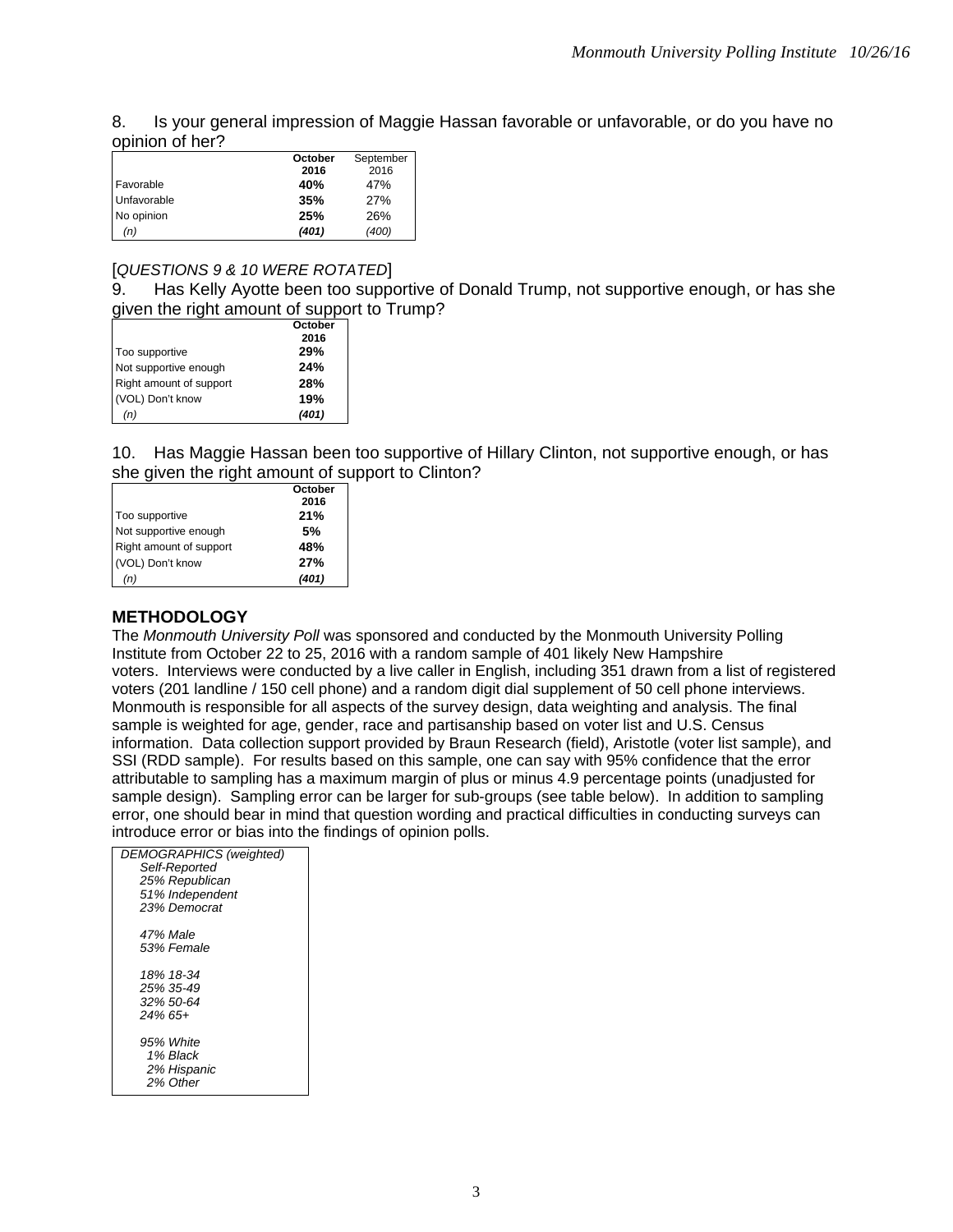| <b>MARGIN OF ERROR</b> |              |            |         |
|------------------------|--------------|------------|---------|
|                        |              | unweighted | moe     |
|                        |              | sample     | $(+/-)$ |
| <b>LIKELY VOTER</b>    | Total        | 401        | 4.9%    |
|                        |              |            |         |
| <b>SELF-REPORTED</b>   | Republican   | 99         | 9.9%    |
| <b>PARTY ID</b>        | Independent  | 194        | 7.0%    |
|                        | Democrat     | 103        | 9.7%    |
|                        |              |            |         |
| <b>IDEOLOGY</b>        | Conservative | 117        | 9.1%    |
|                        | Moderate     | 162        | 7.7%    |
|                        | Liberal      | 104        | 9.6%    |
| <b>GENDER</b>          | Male         | 191        | 7.1%    |
|                        | Female       | 210        | 6.8%    |
| AGE                    | 18-49        | 189        | 7.1%    |
|                        | $50+$        | 208        | 6.8%    |
| <b>COLLEGE DEGREE</b>  | No           | 183        | 7.3%    |
|                        | Yes          | 210        | 6.8%    |

###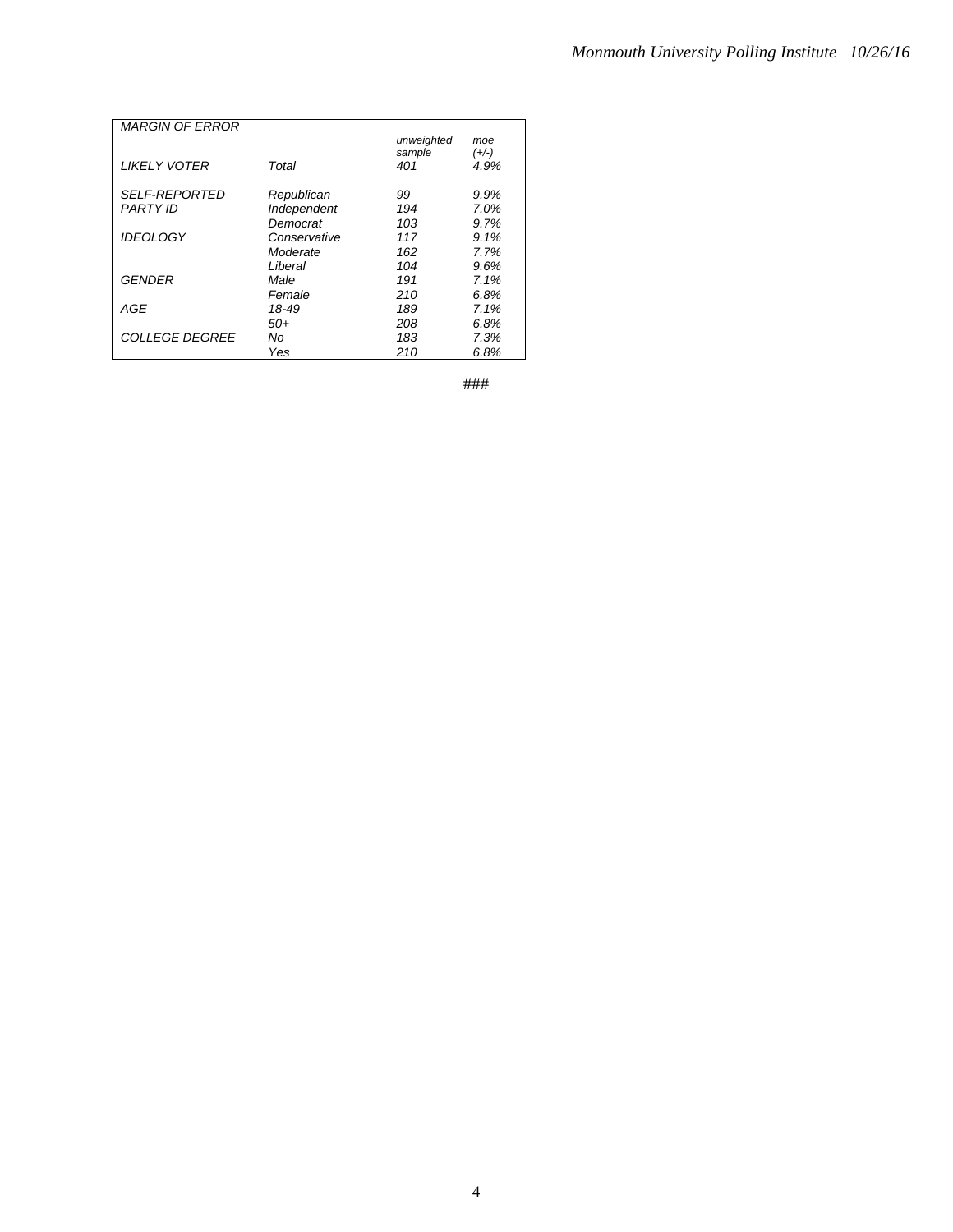|                      |                  | <b>TOTAL</b><br>PARTY ID |     | POLITICAL IDEOLOGY |            |     | <b>GENDER</b> |       | AGE 2-WAY |        |       |
|----------------------|------------------|--------------------------|-----|--------------------|------------|-----|---------------|-------|-----------|--------|-------|
|                      |                  |                          | Rep | Ind                | <b>Dem</b> | Con | Mod           | Lib   | Male      | Female | 18-49 |
| Q1-2. PREZ VOTE WITH | Trump            | 42%                      | 77% | 42%                | 5%         | 80% | 33%           | 10%   | 54%       | 31%    | 44%   |
| LEANERS              | Clinton          | 46%                      | 14% | 41%                | 91%        | 9%  | 52%           | 79%   | 34%       | 56%    | 43%   |
|                      | Johnson          | 7%                       | 4%  | 10%                | 3%         | 6%  | 9%            | 6%    | 10%       | 5%     | 7%    |
|                      | Stein            | 1%                       | 0%  | 1%                 | 0%         | 1%  | 0%            | 2%    | 0%        | 1%     | 0%    |
|                      | [VOL] Other cand | 1%                       | 2%  | 1%                 | 0%         | 1%  | 1%            | 2%    | 1%        | 1%     | 2%    |
|                      | Undecided        | 4%                       | 3%  | 4%                 | $1\%$      | 4%  | 6%            | $1\%$ | 2%        | 5%     | 3%    |

|                      |                  | AGE 2-WAY | <b>COLLEGE DEGREE</b> |     |
|----------------------|------------------|-----------|-----------------------|-----|
|                      |                  | $50+$     | No                    | Yes |
| Q1-2. PREZ VOTE WITH | Trump            | 40%       | 50%                   | 34% |
| LEANERS              | Clinton          | 47%       | 35%                   | 56% |
|                      | Johnson          | 7%        | 9%                    | 5%  |
|                      | <b>Stein</b>     | 1%        | 0%                    | 1%  |
|                      | [VOL] Other cand | 0%        | $0\%$                 | 1%  |
|                      | Undecided        | 4%        | 6%                    | 2%  |

|                           |                 | <b>TOTAL</b> |       | PARTY ID |     |     | POLITICAL IDEOLOGY |       |      | <b>GENDER</b> |       |
|---------------------------|-----------------|--------------|-------|----------|-----|-----|--------------------|-------|------|---------------|-------|
|                           |                 |              | Rep   | Ind      | Dem | Con | Mod                | Lib   | Male | Female        | 18-49 |
| Q3. SEN VOTE WITH LEANERS | Ayotte          | 46%          | 85%   | 45%      | 6%  | 80% | 45%                | 6%    | 60%  | 33%           | 44%   |
|                           | Hassan          | 46%          | 11%   | 44%      | 90% | 11% | 48%                | 86%   | 33%  | 58%           | 46%   |
|                           | Chabot          | 5%           | 2%    | 6%       | 4%  | 5%  | 4%                 | 6%    | 4%   | 5%            | 5%    |
|                           | [VOL]Other cand | 1%           | 1%    | 2%       | 0%  | 1%  | $1\%$              | $1\%$ | 2%   | 1%            | 2%    |
|                           | Undecided       | 2%           | $1\%$ | 3%       | 0%  | 4%  | 3%                 | 1%    | 1%   | 3%            | 2%    |

|                           |                 | AGE 2-WAY | <b>COLLEGE DEGREE</b> |     |
|---------------------------|-----------------|-----------|-----------------------|-----|
|                           |                 | $50+$     | No                    | Yes |
| Q3. SEN VOTE WITH LEANERS | Ayotte          | 47%       | 52%                   | 39% |
|                           | Hassan          | 46%       | 39%                   | 53% |
|                           | Chabot          | 4%        | 6%                    | 3%  |
|                           | [VOL]Other cand | 1%        | 1%                    | 1%  |
|                           | Undecided       | 3%        | 2%                    | 3%  |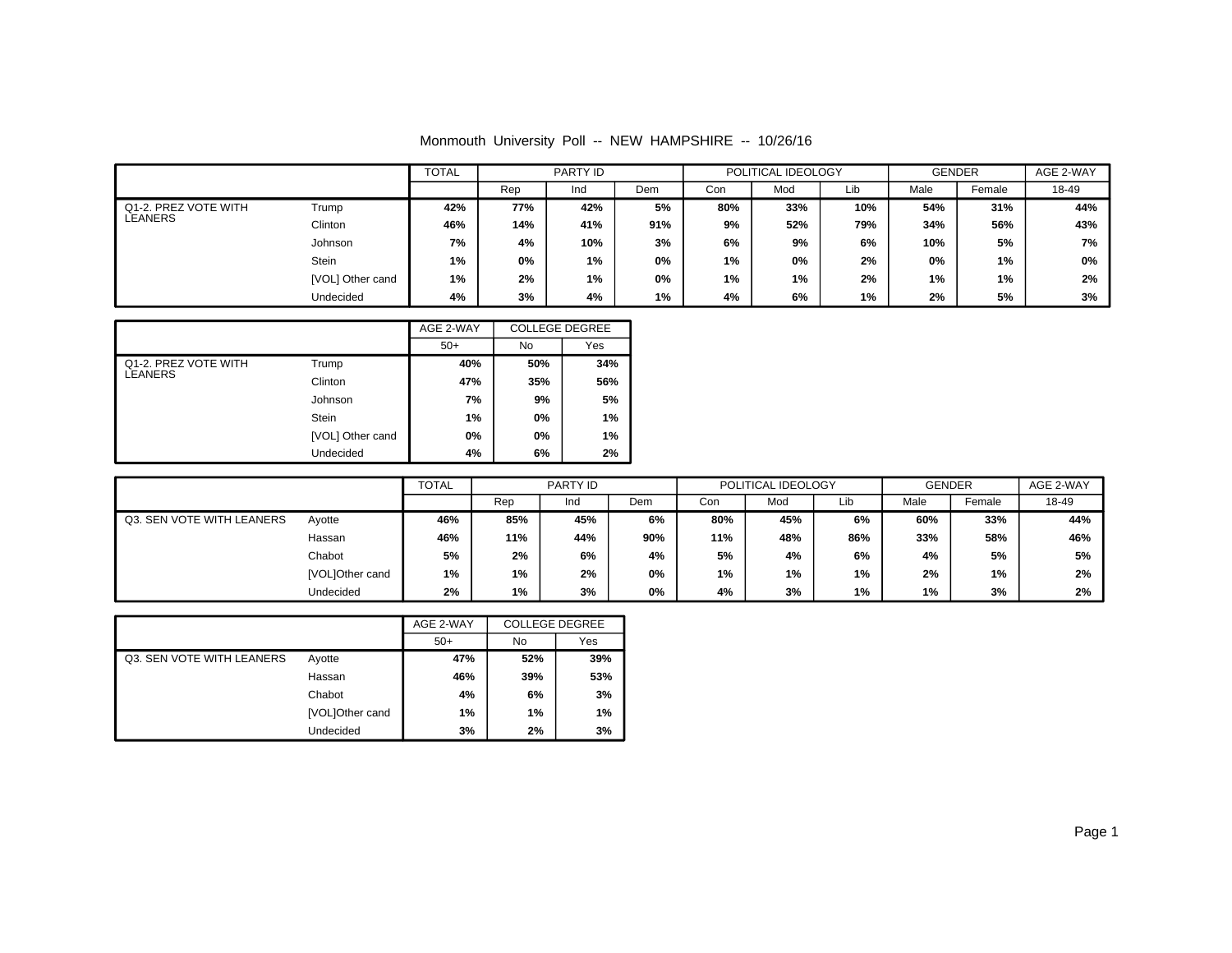|                           |                 | TOTAL |     | PARTY ID |     |     | POLITICAL IDEOLOGY |       | GENDER |        | AGE 2-WAY |
|---------------------------|-----------------|-------|-----|----------|-----|-----|--------------------|-------|--------|--------|-----------|
|                           |                 |       | Rep | Ind      | Dem | Con | Mod                | Lib   | Male   | Female | 18-49     |
| Q4. GOV VOTE WITH LEANERS | Sununu          | 43%   | 77% | 43%      | 6%  | 75% | 39%                | 11%   | 57%    | 31%    | 46%       |
|                           | Van Ostern      | 48%   | 13% | 47%      | 87% | 15% | 51%                | 81%   | 33%    | 60%    | 44%       |
|                           | Abramson        | 4%    | 3%  | 5%       | 1%  | 4%  | 3%                 | 5%    | 5%     | 3%     | 5%        |
|                           | [VOL]Other cand | 0%    | 1%  | 0%       | 0%  | 1%  | 0%                 | $0\%$ | 1%     | 0%     | 0%        |
|                           | Undecided       | 5%    | 6%  | 4%       | 6%  | 5%  | 7%                 | 3%    | 5%     | 6%     | 4%        |

|                           |                 | AGE 2-WAY | <b>COLLEGE DEGREE</b> |     |
|---------------------------|-----------------|-----------|-----------------------|-----|
|                           |                 | $50+$     | No                    | Yes |
| Q4. GOV VOTE WITH LEANERS | Sununu          | 40%       | 50%                   | 36% |
|                           | Van Ostern      | 50%       | 41%                   | 55% |
|                           | Abramson        | 3%        | 4%                    | 3%  |
|                           | [VOL]Other cand | 0%        | 0%                    | 0%  |
|                           | Undecided       | 6%        | 5%                    | 6%  |

|                                                             |             | <b>TOTAL</b> |     | <b>PARTY ID</b> |     |     | POLITICAL IDEOLOGY |     | <b>GENDER</b> |        | AGE 2-WAY |
|-------------------------------------------------------------|-------------|--------------|-----|-----------------|-----|-----|--------------------|-----|---------------|--------|-----------|
|                                                             |             |              | Rep | Ind             | Dem | Con | Mod                | Lib | Male          | Female | 18-49     |
| Q5. Is your general impression of                           | Favorable   | 28%          | 51% | 28%             | 4%  | 53% | 20%                | 8%  | 36%           | 20%    | 29%       |
| Donald Trump favorable or<br>unfavorable, or do you have no | Unfavorable | 61%          | 32% | 62%             | 88% | 27% | 68%                | 90% | 48%           | 72%    | 60%       |
| opinion of him?                                             | No opinion  | 11%          | 17% | 10%             | 8%  | 20% | 11%                | 2%  | 16%           | 7%     | 11%       |

|                                                             |             | AGE 2-WAY | <b>COLLEGE DEGREE</b> |     |
|-------------------------------------------------------------|-------------|-----------|-----------------------|-----|
|                                                             |             | $50+$     | No                    | Yes |
| Q5. Is your general impression of                           | Favorable   | 27%       | 35%                   | 21% |
| Donald Trump favorable or<br>unfavorable, or do you have no | Unfavorable | 61%       | 53%                   | 67% |
| opinion of him?                                             | No opinion  | 12%       | 12%                   | 12% |

|                                                                |             | TOTAL |     | PARTY ID |     |     | POLITICAL IDEOLOGY |     | <b>GENDER</b> |        | AGE 2-WAY |
|----------------------------------------------------------------|-------------|-------|-----|----------|-----|-----|--------------------|-----|---------------|--------|-----------|
|                                                                |             |       | Rep | Ind      | Dem | Con | Mod                | Lib | Male          | Female | 18-49     |
| Q6. Is your general impression of                              | Favorable   | 33%   | 5%  | 29%      | 75% | 8%  | 36%                | 62% | 20%           | 45%    | 27%       |
| Hillary Clinton favorable or<br>unfavorable, or do you have no | Unfavorable | 57%   | 86% | 64%      | 11% | 87% | 52%                | 27% | 73%           | 43%    | 65%       |
| opinion of her?                                                | No opinion  | 10%   | 9%  | 7%       | 14% | 4%  | 12%                | 12% | 7%            | 12%    | 7%        |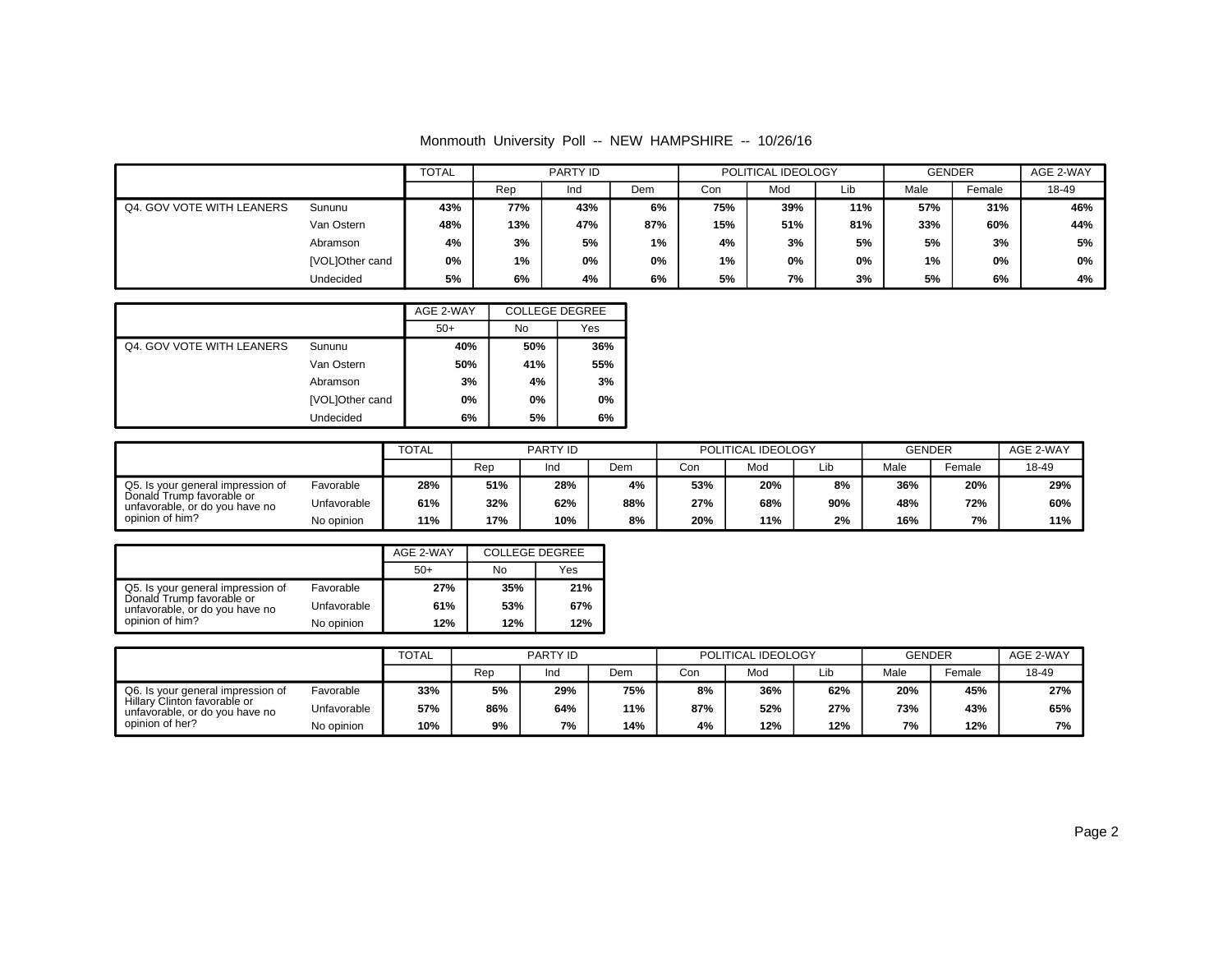|                                                                |             | AGE 2-WAY | <b>COLLEGE DEGREE</b> |     |
|----------------------------------------------------------------|-------------|-----------|-----------------------|-----|
|                                                                |             | $50+$     | No                    | Yes |
| Q6. Is your general impression of                              | Favorable   | 37%       | 26%                   | 41% |
| Hillary Clinton favorable or<br>unfavorable, or do you have no | Unfavorable | 51%       | 63%                   | 51% |
| opinion of her?                                                | No opinion  | 12%       | 11%                   | 9%  |

|                                                             |             | <b>TOTAL</b> |     | PARTY ID |     |     | POLITICAL IDEOLOGY |     | <b>GENDER</b> |        | AGE 2-WAY |
|-------------------------------------------------------------|-------------|--------------|-----|----------|-----|-----|--------------------|-----|---------------|--------|-----------|
|                                                             |             |              | Rep | Ind      | Dem | Con | Mod                |     | Male          | Female | 18-49     |
| Q7. Is your general impression of                           | Favorable   | 40%          | 70% | 38%      | 13% | 66% | 38%                | 11% | 51%           | 31%    | 40%       |
| Kelly Ayotte favorable or<br>unfavorable, or do you have no | Unfavorable | 35%          | 13% | 36%      | 59% | 16% | 32%                | 68% | 23%           | 47%    | 31%       |
| opinion of her?                                             | No opinion  | 24%          | 16% | 26%      | 29% | 18% | 30%                | 21% | 27%           | 22%    | 29%       |

|                                                             |             | AGE 2-WAY | <b>COLLEGE DEGREE</b> |     |
|-------------------------------------------------------------|-------------|-----------|-----------------------|-----|
|                                                             |             | $50+$     | No                    | Yes |
| Q7. Is your general impression of                           | Favorable   | 40%       | 44%                   | 37% |
| Kelly Ayotte favorable or<br>unfavorable, or do you have no | Unfavorable | 39%       | 32%                   | 39% |
| opinion of her?                                             | No opinion  | 21%       | 23%                   | 24% |

|                                                              |             | <b>TOTAL</b> | PARTY ID |     | POLITICAL IDEOLOGY |     |     | <b>GENDER</b> |      | AGE 2-WAY |       |
|--------------------------------------------------------------|-------------|--------------|----------|-----|--------------------|-----|-----|---------------|------|-----------|-------|
|                                                              |             |              | Rep      | Ind | Dem                | Con | Mod | Lib           | Male | Female    | 18-49 |
| Q8. Is your general impression of                            | Favorable   | 40%          | 12%      | 38% | 77%                | 13% | 42% | 69%           | 28%  | 51%       | 39%   |
| Maggie Hassan favorable or<br>unfavorable, or do you have no | Unfavorable | 35%          | 67%      | 33% | 5%                 | 62% | 29% | 13%           | 47%  | 24%       | 34%   |
| opinion of her?                                              | No opinion  | 25%          | 22%      | 29% | 18%                | 25% | 29% | 18%           | 25%  | 25%       | 27%   |

|                                                                                                                      |             | AGE 2-WAY | <b>COLLEGE DEGREE</b> |     |  |
|----------------------------------------------------------------------------------------------------------------------|-------------|-----------|-----------------------|-----|--|
|                                                                                                                      |             | $50+$     | No                    | Yes |  |
| Q8. Is your general impression of<br>Maggie Hassan favorable or<br>unfavorable, or do you have no<br>opinion of her? | Favorable   | 41%       | 33%                   | 48% |  |
|                                                                                                                      | Unfavorable | 36%       | 38%                   | 31% |  |
|                                                                                                                      | No opinion  | 24%       | 29%                   | 21% |  |